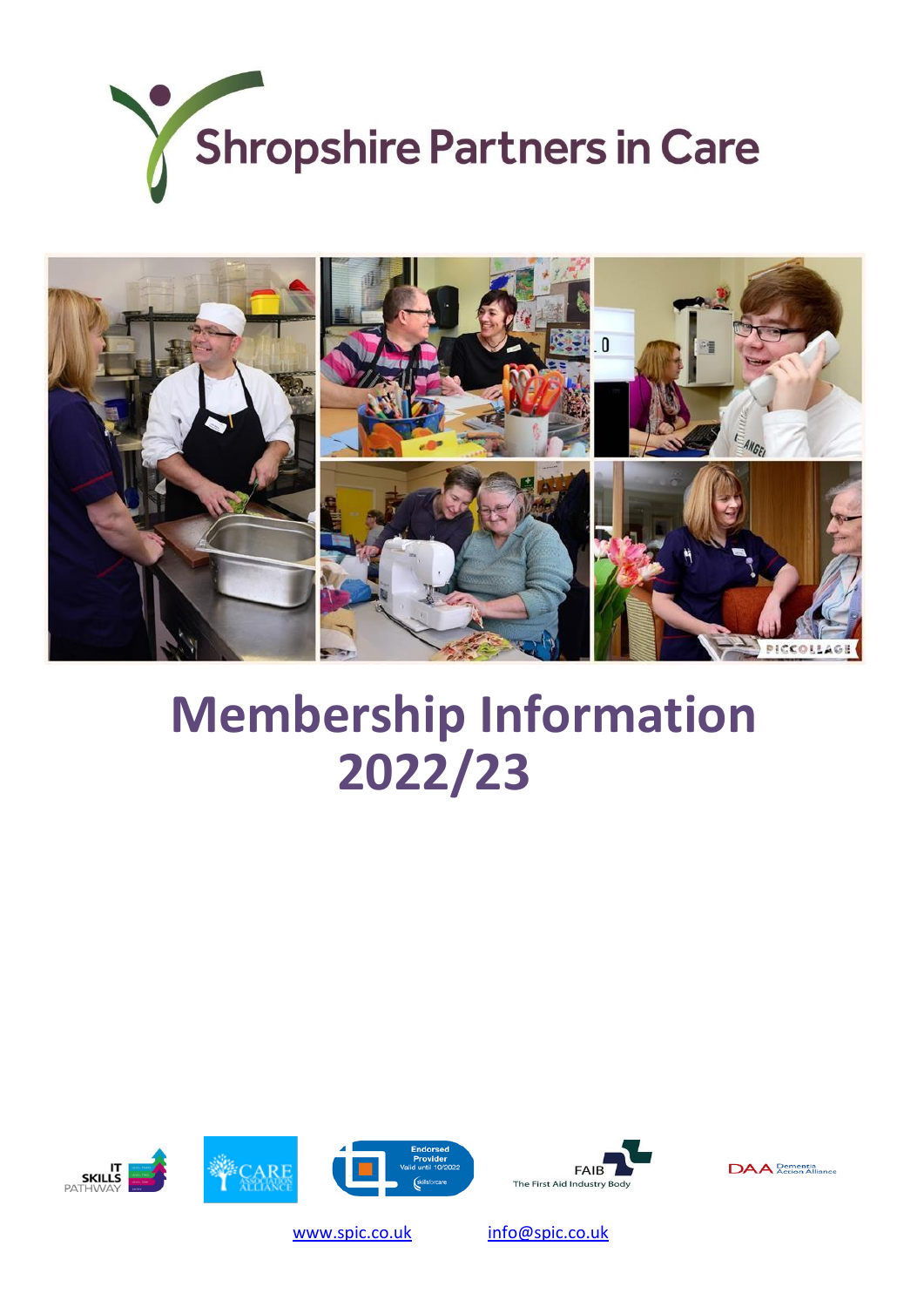| <b>Contents</b>                                   | Page    |
|---------------------------------------------------|---------|
| About us                                          | 3       |
| <b>Membership benefits</b>                        | 4       |
| Networking                                        | 5       |
| <b>Training</b>                                   | $5 - 7$ |
| Representation                                    | 8       |
| <b>Workforce Development</b>                      | 8       |
| <b>DBS</b>                                        | 9       |
| <b>Bed Vacancy Tracker</b>                        | 9       |
| Website                                           | 10      |
| E-Newsletter                                      | 10      |
| <b>Recruitment and Retention</b>                  | 10      |
| <b>Membership Fees</b>                            | 11      |
| <b>Staff Information and Contact Details</b>      | 12      |
| Non-Executive Board of Directors, Contact Details | 13      |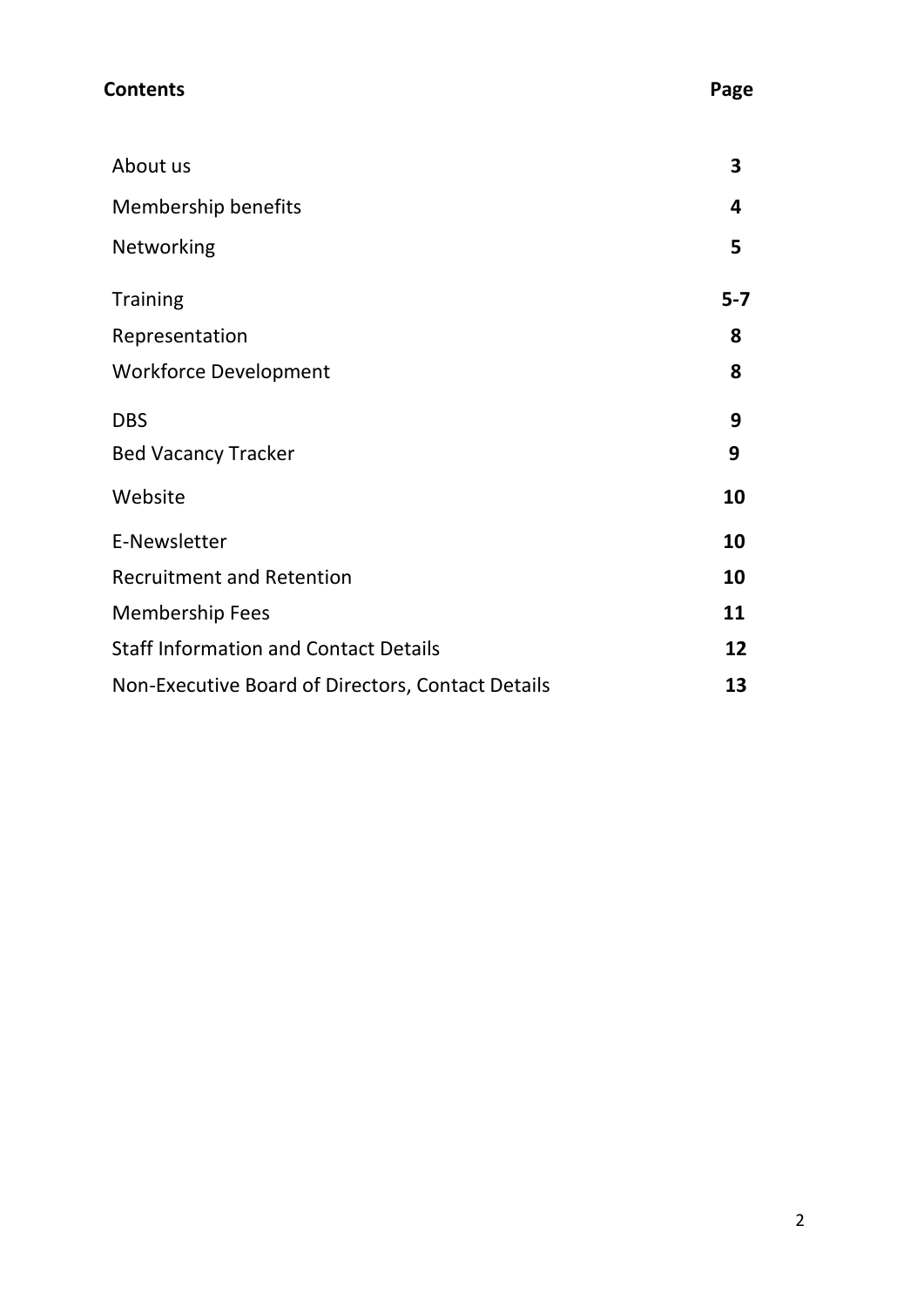### **About Us**

### **Our Purpose:**

To promote and support the delivery of high-quality social care in Shropshire and Telford & Wrekin.

### **Our Objectives:**



### Promote best practice and innovation in the social care system

Support and encourage the development of a high-quality social care workforce

#### **Our Values:**

#### **Accountable**

Ultimately, we are accountable to our members, through our Board of Directors who are elected by our wider membership.

#### **Trusted**

We provide high quality training to our members and other care providers which promotes the development of a high-quality social care workforce.

#### **Collaborative**

Whilst we seek to influence decisions affecting adult social care in Shropshire, Telford & Wrekin, including key decisions such as fee rates, we are a key partner and want to be seen as such.

#### **Supportive**

As an employer we recognise the need to support and develop our staff team.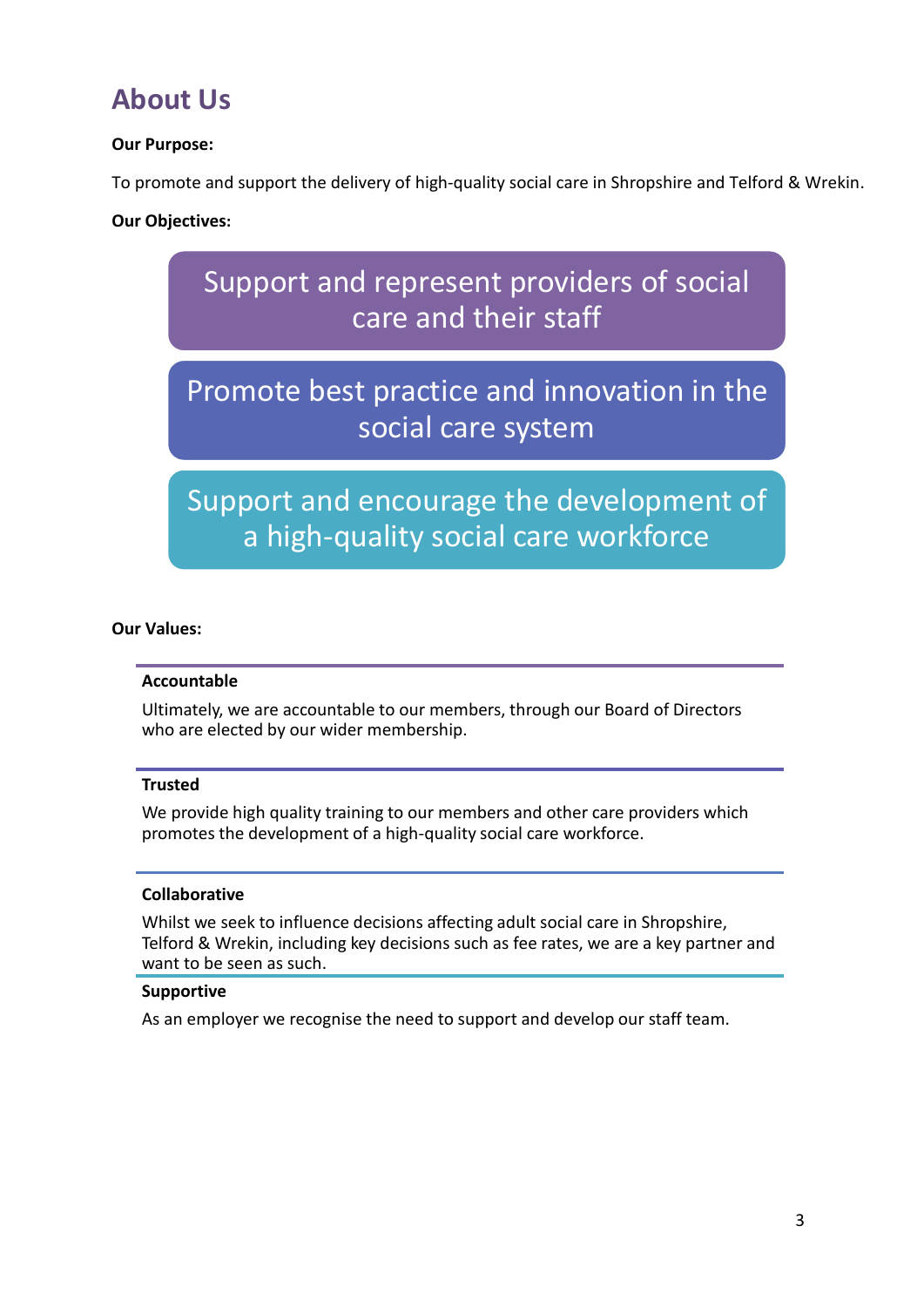### **Member benefits**

### **Training**

High quality courses that promote high standards across the care sector. Avalaible to members at a discounted rate.

### **Representation**

To ensure the sector has a strong voice locally to inform commissioning of care, decision making and planning

### **Disclosure and Barring Service (DBS)**

We provide an efficient and affordable counter-signatory service and provide advice on level of DBS required.

### **Information/Advice**

Accurate, relevant and up-to-date information service and responsive advice to members and stakeholders

### **Networking**

Enabling members to network together and share information locally

### **Workforce Development**

Promoting the importance of investment in the development of staff and opportunities within the sector

### **Bed Vacancy Tracker**

Enabling members to promote any bed vacancies they may have

### **Funding for training**

We support members to access the Workforce Development Fund (WDF)

### **Liaison and Lobbying**

We engage with statutory partners, the Intergrated Care System (ICS) and MPs on behalf of the sector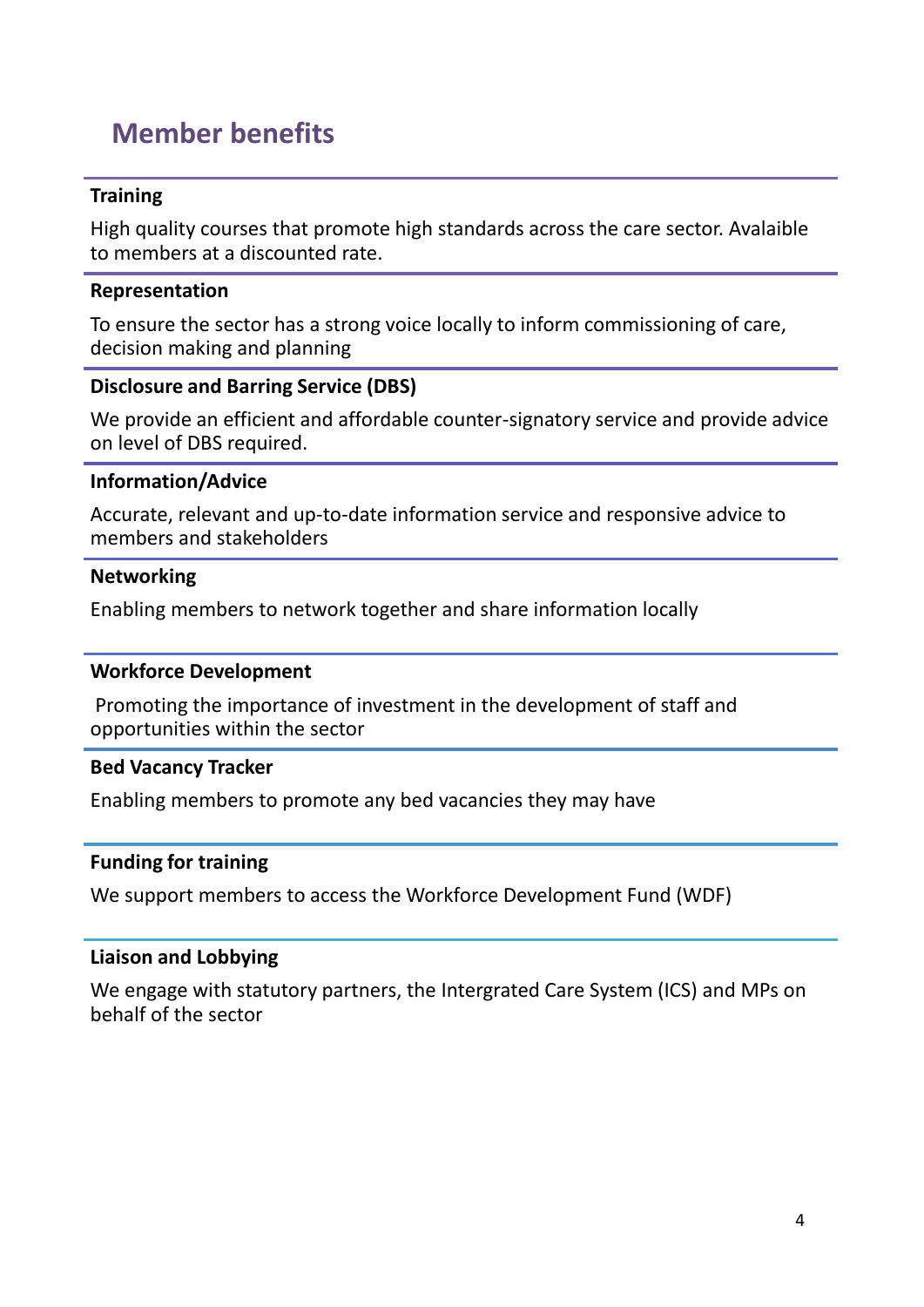# **Networking**

Shropshire Partners in Care supports providers to deliver the very best service possible and recognises the need to keep up to date with both national and local initiatives and policy changes. We offer opportunities to gain and share information regularly throughout the year and all the meetings/forums are organised with a specific purpose.

### Regular Networking Opportunities include:

- •Networking Meetings for Trainers
- •Registered Managers Network
- •Safeguarding Adults Forum
- •Leraning Disability and Autism Forum
- •Registered Nurse Forum
- •Activity Coordinator Forum
- •Provider Forum
- •Moving & Handling Link Meeting

### **Training**

Shropshire Partners in Care deliver a variety of training courses delivered both at our offices in Annscroft or at your setting (where available) and online. We work in partnership with a variety of organisations to develop and deliver courses in the local area.

Our trainers are specialists in their field, continually updating their professional development and ensuring that their courses convey the correct up to date information. We aim to make our training as interactive and learner friendly as possible, with a mixture of delivery materials e.g., group activities, practical sessions, videos, and feedback opportunity.



As well as the courses listed below, we also hold many one-off training sessions and updates. Details of these will be circulated to members as and when they are arranged and are always available on our website (www.spic.co.uk). If you have any training needs, please contact us.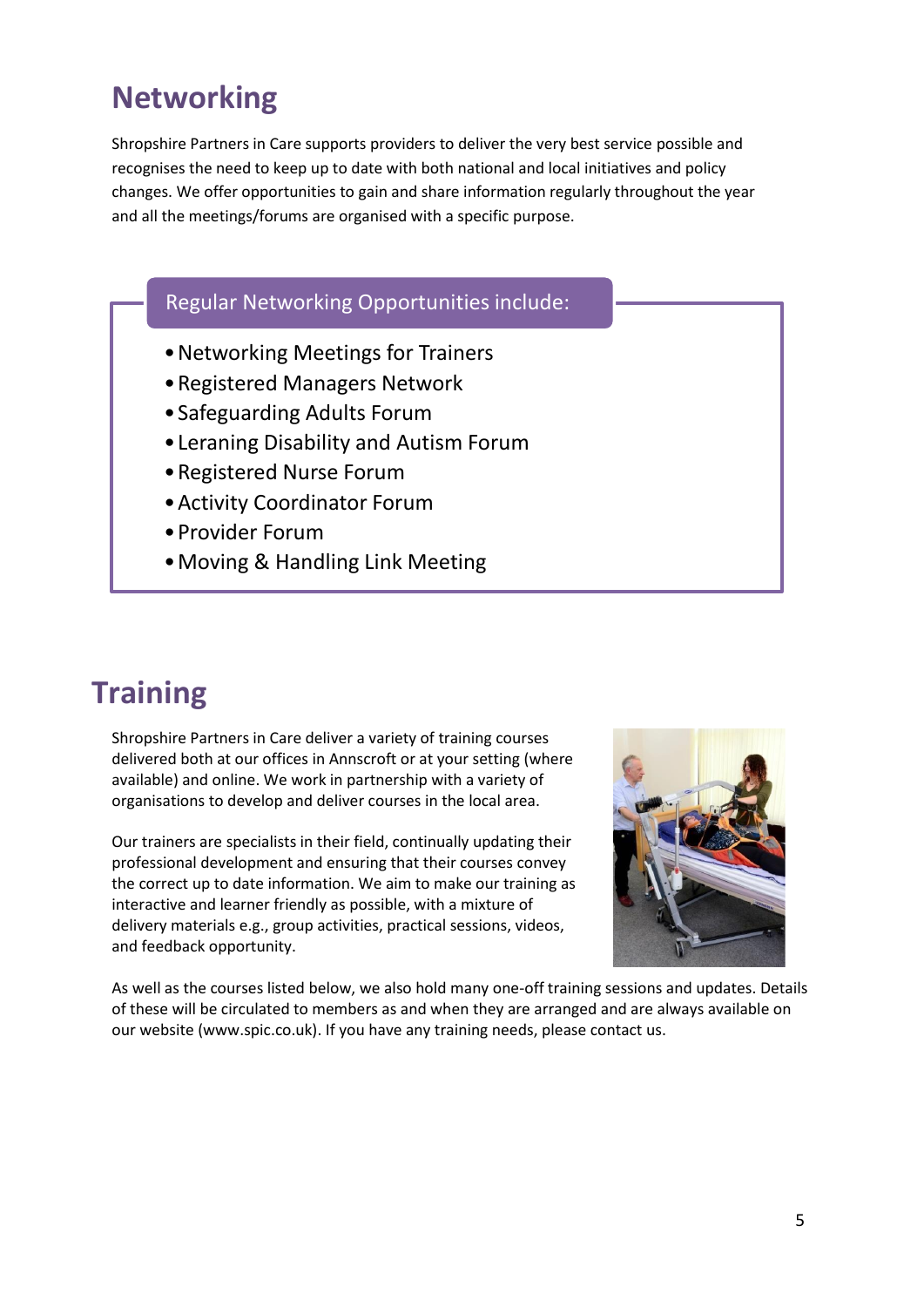### Adult Safeguarding

- •Safeguarding Adult Awareness
- •Safeguarding Adults your role as safeguarding lead
- •Adult Safeguarding Promoting a positive safeguarding culture
- •Safeguarding Adults for trustees of charities
- •Safeguarding Adults An introductory Briefing

### Moving & Handling

- •Moving and Handling 1 Day
- •Moving and Handling Refresher
- •Moving and Handling 6 Day In House Trainers/Assessors
- •Moving and Handling In House Trainers/Assessors 2 Day Requalification

### First Aid

- •1 Day emergency First Aid
- •First Aid at Work
- •First Aid at Work Requalification
- •Basic Life Saving Skills/Annual Refresher
- •First Aid for Mental Health

### Clinical

- •Assessors workshop for medication handling
- •Bladder and bowel assessment for Registered General Nurses
- •Catheterisation; Male & Supra Pubix for Registered General Nurses
- •Clinical Observation Training
- •Continence and Catheter Training for Health Care Assistants
- •Digital Rectal Training for RGNs
- •Medication in Care
- •PEG Training
- •Care & Clinical Awareness
- •Venepucture

#### **Other**

- •Mental Capacity Act
- •Professional Boundaries in Social Care and Health Settings
- Lead to Succeed
- •Data Security and Protection Toolkit Workshops

### Coming Soon

- •End of Life Training
- •Dementia Training
- •Clinical Enduction Team
- •Sight Loss Awareness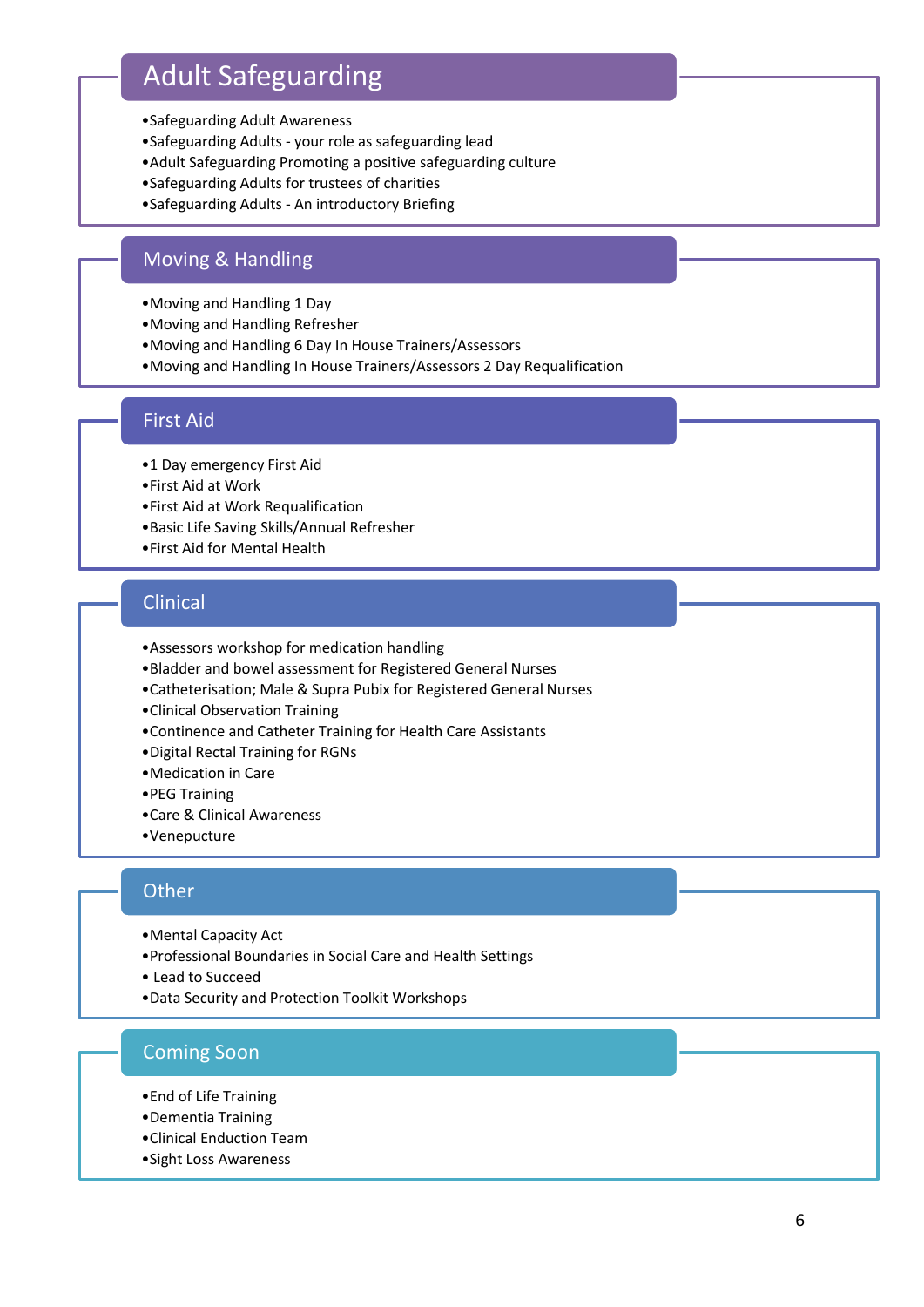### **Training Course Price List**

| <b>Course Title</b>                                                      | Course<br>Length | <b>Full price</b><br>non-member<br><b>Course Cost</b> | <b>Reduced</b><br><b>Member</b><br><b>Course Cost</b> |
|--------------------------------------------------------------------------|------------------|-------------------------------------------------------|-------------------------------------------------------|
| <b>Moving and Handling</b>                                               |                  |                                                       |                                                       |
| Moving & Handling Refresher                                              | 3.5 hours        | £45.00                                                | £22.00                                                |
| <b>Safer Hoisting Practice</b>                                           | 3.5 hours        | £45.00                                                | £22.00                                                |
| Moving & Handling (1 day)                                                | 7 hours          | £70.00                                                | £35.00                                                |
| Moving and Handling In House<br>Trainers/Assessors 2 Day Requalification | 2 days           | £270.00                                               | £220.00                                               |
| Moving and Handling 6 Day In House<br>Trainers/Assessors                 | 6 days           | £800.00                                               | £550.00                                               |
| <b>First Aid</b>                                                         |                  |                                                       |                                                       |
| Basic Life Saving / Annual Refresher                                     | 3 hours          | £45.00                                                | £22.00                                                |
| First Aid (1 day)                                                        | 7 hours          | £70.00                                                | £35.00                                                |
| <b>First Aid Requalification</b>                                         | 2 days           | £200.00                                               | £150.00                                               |
| First Aid at Work                                                        | 3 days           | £250.00                                               | £200.00                                               |
| Awareness of First Aid for Mental Health                                 | 5 hours          | £65.00                                                | £35.00                                                |
| First Aid for Mental Health                                              | 7 hours          | £75.00                                                | £45.00                                                |
| <b>Safeguarding</b>                                                      |                  |                                                       |                                                       |
| <b>Safeguarding Adults Awareness</b>                                     | 3.5 hours        | £45.00                                                | £20.00                                                |
| Safeguarding Adults - An Introductory Briefing                           | 2 hours          | £25.00                                                | £12.00                                                |
| Safeguarding Adults for Trustees of Charities                            | 4 hours          | £15.00                                                | £15.00                                                |
| Safeguarding Adults - your role as<br>Safeguarding Lead                  | 4 hours          | £45.00                                                | £30.00                                                |
| <b>Clinical</b>                                                          |                  |                                                       |                                                       |
| Continence & Catheter for HCA's                                          | 4.5 hours        | £32.00                                                | £32.00                                                |
| <b>Bladder &amp; Bowel Assessment for RGN's</b>                          | 3 hours          | £32.00                                                | £32.00                                                |
| <b>Digital Rectal Training for RGN's</b>                                 | 3 hours          | £32.00                                                | £32.00                                                |
| Catheterisation Training; Male & Supra Pubic<br>for RGN's                | 3 hours          | £32.00                                                | £32.00                                                |
| Medication in Care (RCN accredited)                                      | 3 hours          | £20.00                                                | £20.00                                                |
| <b>Assessors Workshop for Medication Handling</b>                        | 3 hours          | £80.00                                                | £65.00                                                |
| Care & Clinical Awareness (per module)                                   | Various          | £20.00                                                | £20.00                                                |
| Venepuncture                                                             | 3 hours          | £108.00                                               | £88.00                                                |
| <b>PEG Training</b>                                                      | 3 hours          | £20.00                                                | £20.00                                                |
| <b>Clinical Observations</b>                                             | 4 hours          | n/a                                                   | £20.00                                                |
| <b>Other</b>                                                             |                  |                                                       |                                                       |
| Lead to Succeed                                                          | 5 days           | £600.00                                               | £500.00                                               |
| <b>Mental Capacity Act</b>                                               | 3.5 hours        | £45.00                                                | £20.00                                                |
| Professional Boundaries in Social Care                                   | 3.5 hours        | £45.00                                                | £25.00                                                |

*Prices and courses are correct at the time of publication. Shropshire Partners in Care reserves the right to amend prices at any time. Please contact the office (tel: 01743 860011) or visit the website (www.spicco.uk) for current course availability and prices*

*Non-attendance charges also apply.*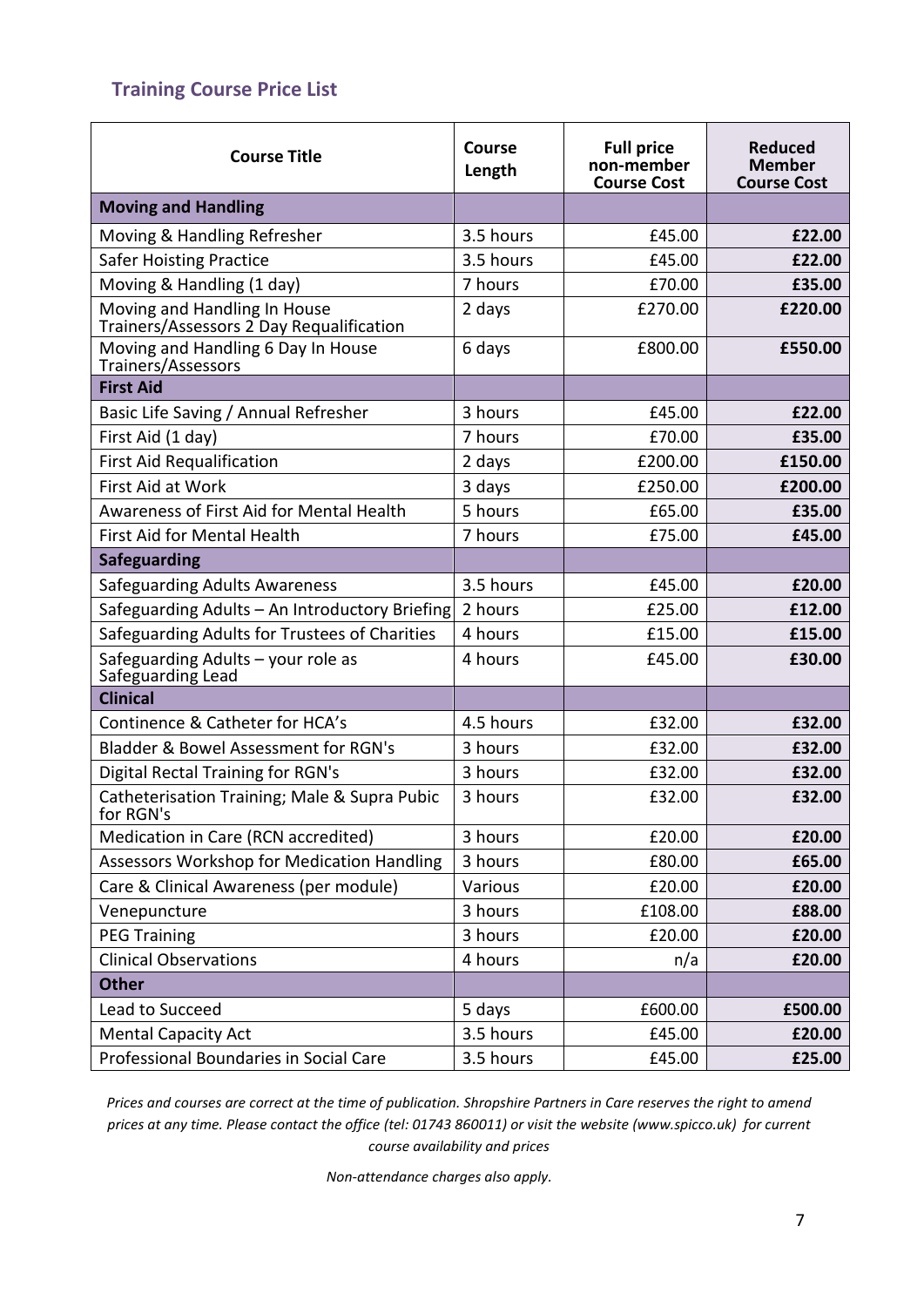# **Representation**

Shropshire Partners in Care represent members at numerous network meetings/groups to ensure the sector has a strong voice locally to help inform commissioning of care, decision making and planning.

Shropshire Partners in Care currently attends regular meetings, forums and working groups with several partners and stakeholders including:

| Shropshire Council                                                   |
|----------------------------------------------------------------------|
| Shropshire Telford and Wrekin Intergrated Care System (ICS)          |
| Telford & Wrekin Council                                             |
| Skills for Care                                                      |
| <b>Shropshire Community Health Trust</b>                             |
| Shropshire, Telford and Wrekin Clinical Commissioning Group (STWCCG) |
| T&W Safeguarding Adults Board, and sub-group                         |
| Shropshire Safeguarding Adults Board, and sub-group                  |
| Marches Local Enterprise Partnership                                 |
| <b>Health Education England</b>                                      |
| Shropshire Health and Wellbeing Board                                |
| West Midlands Directors of Adult Social Services (WMADASS)           |
| Care Alliance                                                        |
| <b>Healthwatch Shropshire</b>                                        |
|                                                                      |

Healthwatch Telford & Wrekin

# **Workforce Development**

Shropshire Partners in Care annually bid to Skills for Care for funding under the Workforce Development Fund (WDF – open to members and non-members). This funding allows care providers to claim back funding for Diplomas in Health and Social Care and other Regulated Qualifications Framework (RQF) qualifications.

We support providers to complete the Adult Social Care Workforce Data Set (ASC-WDS).

We collect data to inform us regarding training needs and any other relevant activities. This includes an annual Training Needs Analysis of our members.

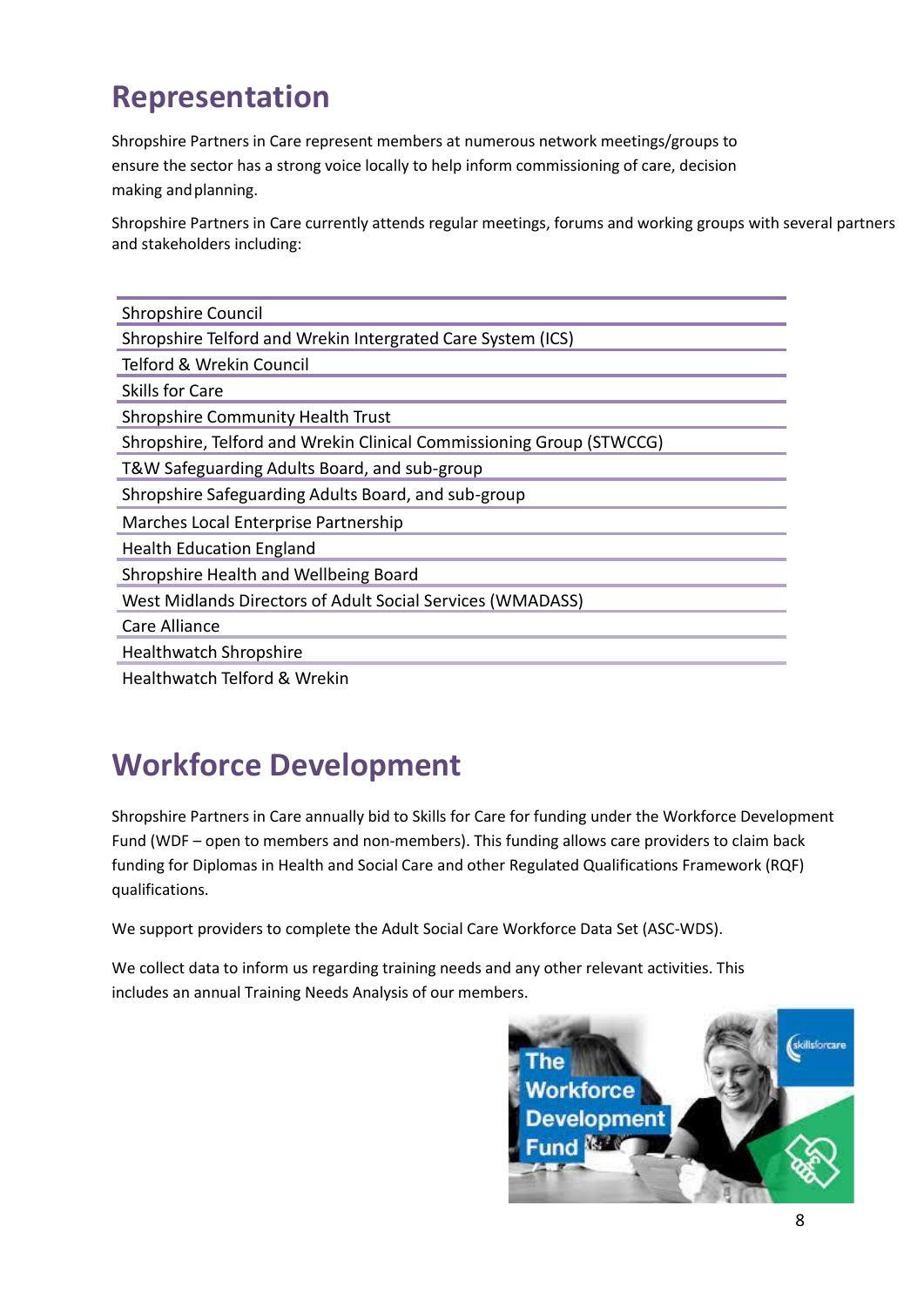# **Disclosure and Barring Service Checks**

Shropshire Partners in Care is a Registered Umbrella Organisation with the Disclosure and Barring Service (DBS). We process Enhanced and Standard DBS Applications, DBS Adult First Checks, and applications for Volunteers.

Our DBS service is available to members at a discounted rate.

We also share updates and information we are given by the DBS, via our website and direct email alerts.



Throughout the year, we endeavour to access information issued by the DBS, and share this information with our members.

**Up to date information and guidance is held on our website [\(www.spic.co.uk\)](http://www.spic.co.uk/), you can also contact our team for more information (tel: 01743 860011)**

### **DBS Fees**

|                                | <b>Full Price for</b><br><b>Non-Members</b> | <b>Reduced Price for</b><br><b>Members</b> |
|--------------------------------|---------------------------------------------|--------------------------------------------|
| <b>Enhanced DBS</b>            | £60.28                                      | £49.28                                     |
| <b>Standard DBS</b>            | £35.08                                      | £27.88                                     |
| <b>Volunteer DBS</b>           | £11.28                                      | £11.28                                     |
| Adult First Request (optional) | f12                                         | £9.60                                      |

# **Bed Vacancy Tracker**

The bed vacancy tracker has been designed to make the process of providing bed availability data to hospitals and social workers as easy as possible. Nursing homes, residential care homes and learning disability providers can provide bed availability, in real time, by uploading details onto the tracker website. Members of the public and social workers in Shropshire, Telford & Wrekin can access the website to help them find available beds.

The tracker has the potential to positively impact on delayed transfers from hospitals, but also to remove the hurdles and challenges of keeping your bed availability information up to date.

The search option is available to help make the vacancy search easier, as you can search by provider type, e.g., nursing home, residential care home etc. as well as searching by location.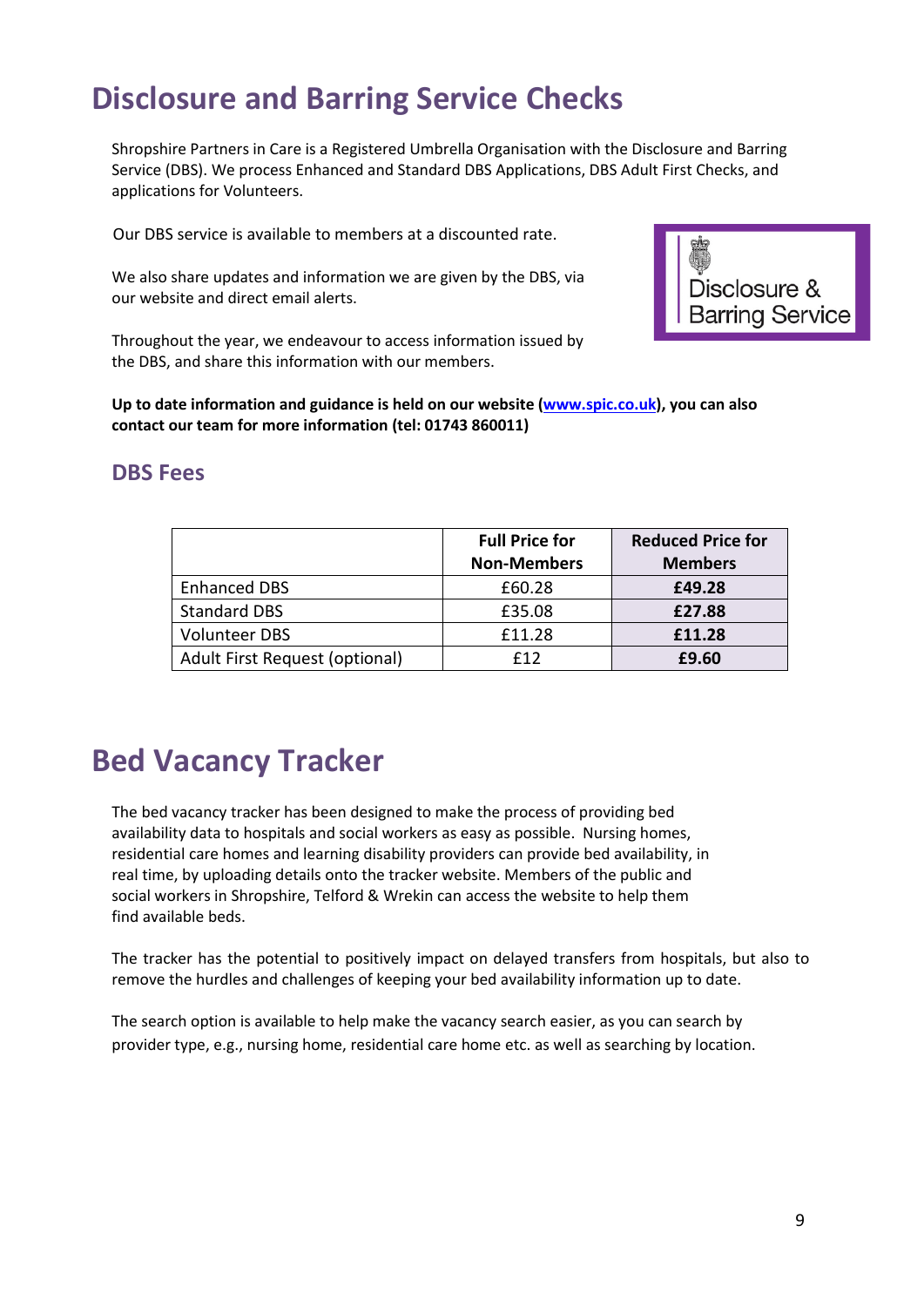# **Shropshire Partners in Care Website**

Our website includes lots of information, resources and guidance for members. There is a specific member's area for which each member can have their own account to access the resources here.

Members are also able to easily view and book on to upcoming training courses, and make amendments and cancel bookings via our website and booking portal (CRM).



# **Shropshire Partners in Care E-Newsletter**



You will automatically be added to our weekly e-newsletter. This includes all your vital information on local authority communications, training, policy updates and events.

# **Recruitment and Retention**

Shropshire Partners in Care promote the care sector, the jobs available within it and support our members with recruitment and retention.

We are working hard to improve public perception of the care sector and ask our members to provide us with any 'good news stories' which we will send to local media. We also upload these to our Facebook and Twitter pages to promote the sector.

We use our business Facebook page as a 'jobs hub' to promote job vacancies on behalf of our members and attend local recruitment events to promote the care sector in the wider community and where relevant invite care providers to attend recruitment events to promote their own organisation and job vacancies.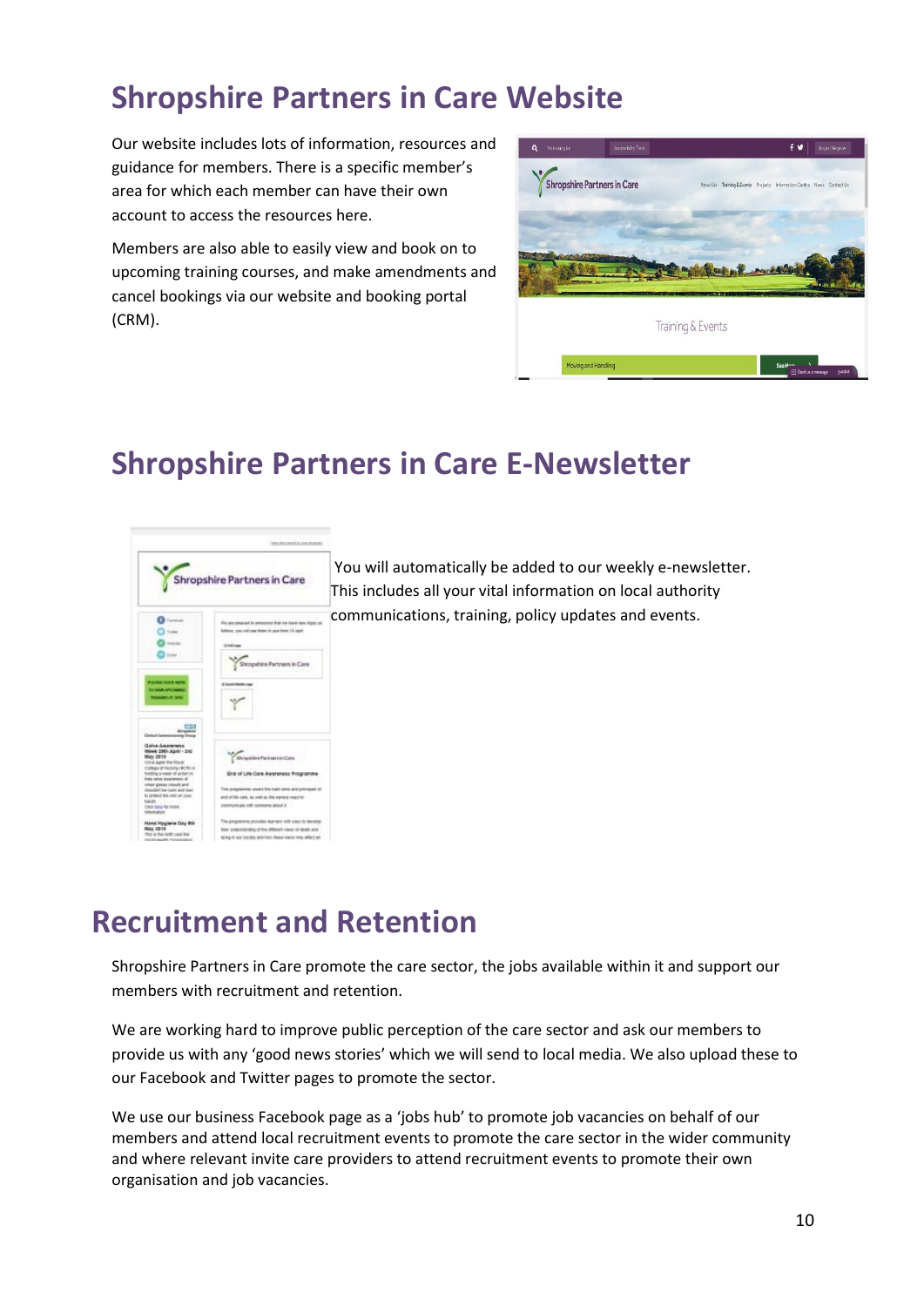# **Shropshire Partners in Care Membership Fees**

**Effective from 1st April 2022**

| <b>Membership Fees</b>                                                       |                             |                |              |
|------------------------------------------------------------------------------|-----------------------------|----------------|--------------|
| <b>Service</b>                                                               | 2021/2022<br>Annual<br>rate | VAT(@)<br>20%) | <b>Total</b> |
| Membership by bed (care and nursing<br>homes) – email us for further details | £7.58                       | £1.52          | £9.10        |
| Home Care/Domiciliary Care                                                   | £190.00                     | £38.00         | £228.00      |
| Supported Living/Day Care Services/Extra<br>Care                             | £190.00                     | £38.00         | £228.00      |
| Associate Membership Rate                                                    | £190.00                     | £38.00         | £288.00      |

*Membership fees are correct at the time of publication. Shropshire Partners in Care reserve the right to amend prices.*

*Please contact the office (tel: 01743 860011) or visit the website [\(www.spic.co.uk\)](http://www.spic.co.uk/) for current membership fees*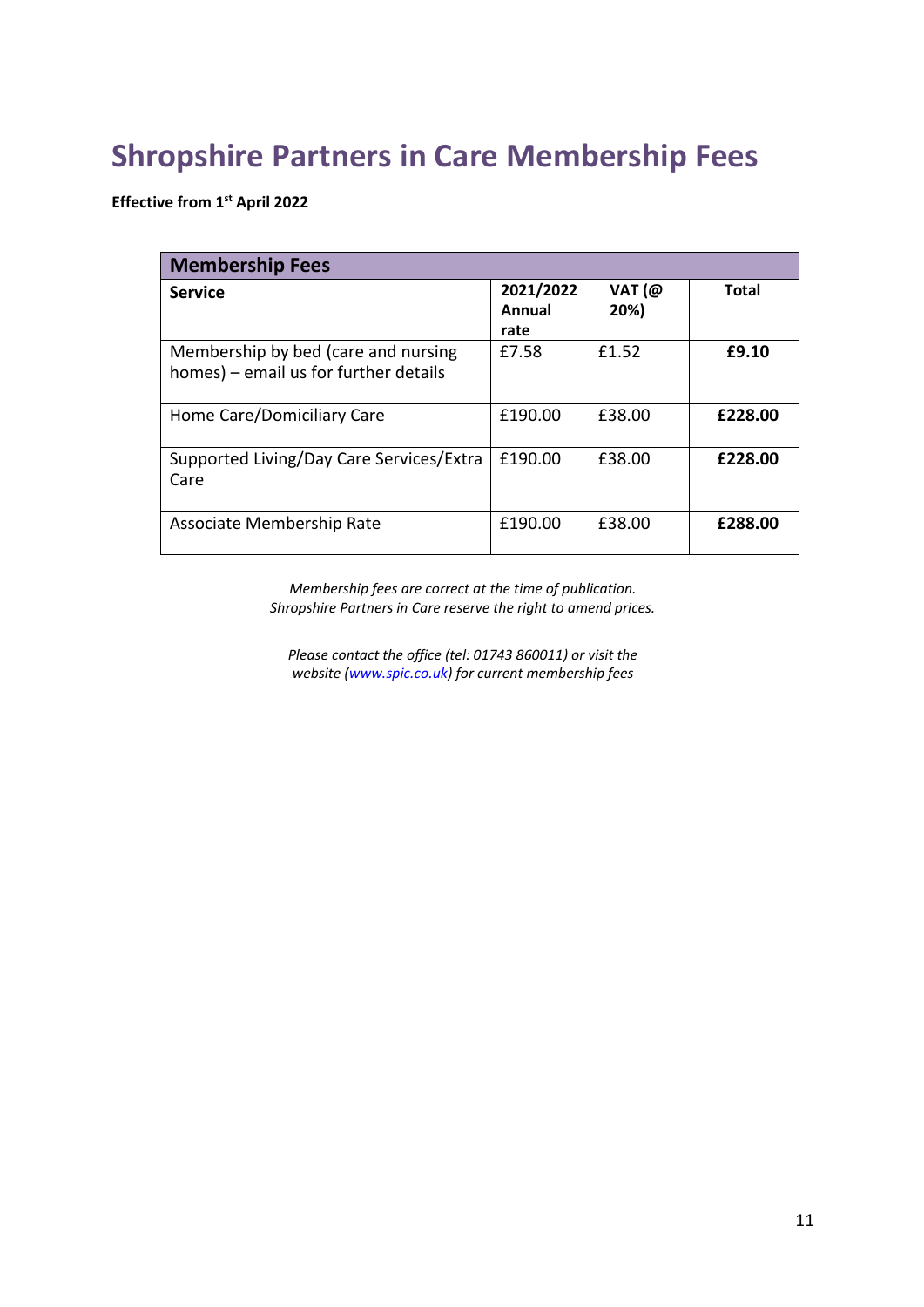# **Our Team Information and Contact Details**



12